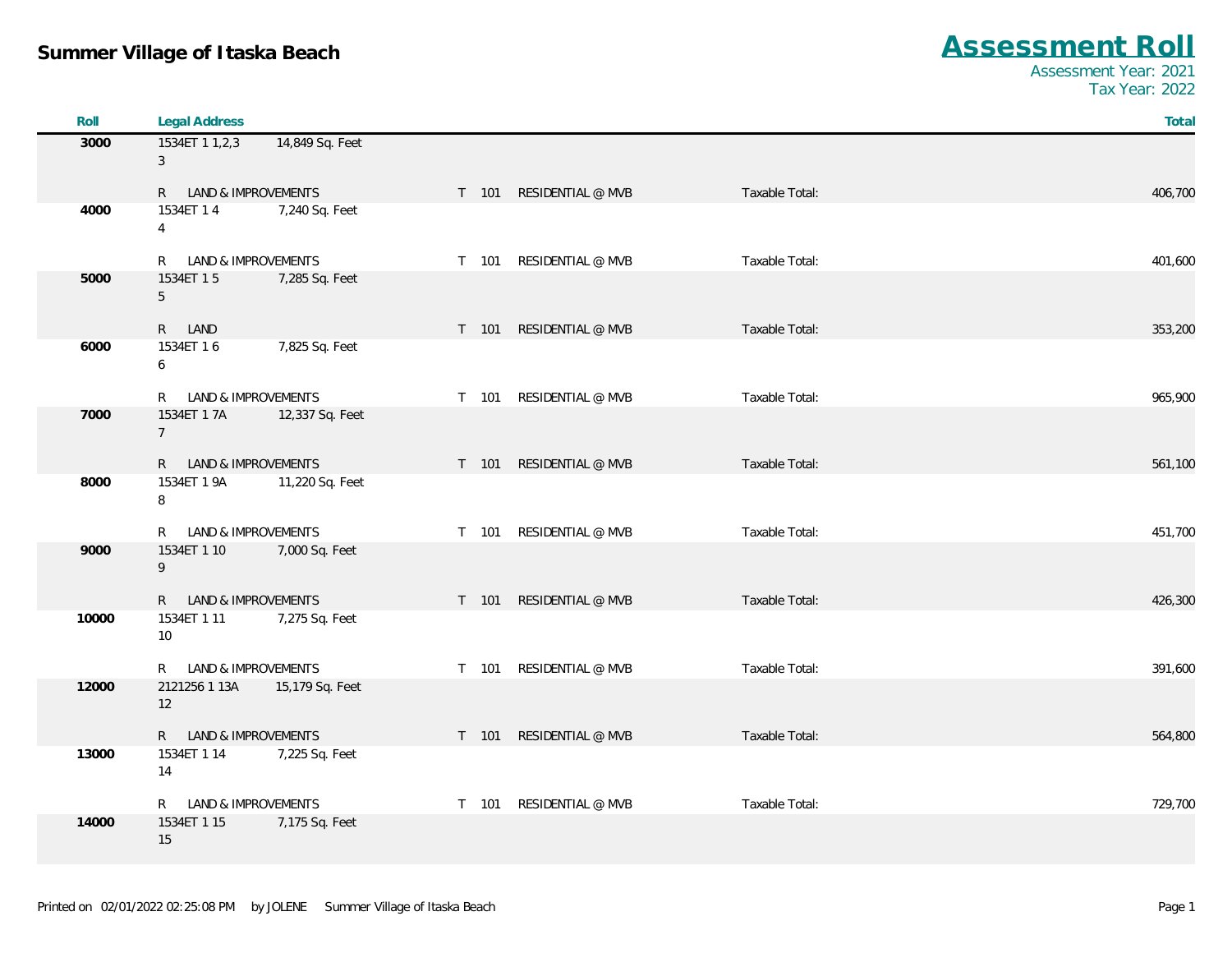| Roll  | <b>Legal Address</b>  |                 |       |                         |                | Total   |
|-------|-----------------------|-----------------|-------|-------------------------|----------------|---------|
|       | R LAND & IMPROVEMENTS |                 |       | T 101 RESIDENTIAL @ MVB | Taxable Total: | 545,600 |
| 15000 | 1534ET 1 18A<br>17    | 10,735 Sq. Feet |       |                         |                |         |
|       | R LAND & IMPROVEMENTS |                 |       | T 101 RESIDENTIAL @ MVB | Taxable Total: | 743,100 |
| 16000 | 1534ET 1 19<br>19     | 7,050 Sq. Feet  |       |                         |                |         |
|       | R LAND & IMPROVEMENTS |                 |       | T 101 RESIDENTIAL @ MVB | Taxable Total: | 902,100 |
| 17000 | 1534ET 1 20<br>20     | 7,150 Sq. Feet  |       |                         |                |         |
|       | R LAND & IMPROVEMENTS |                 | T 101 | RESIDENTIAL @ MVB       | Taxable Total: | 360,400 |
| 18000 | 1534ET 1 21<br>21     | 7,150 Sq. Feet  |       |                         |                |         |
|       | R LAND & IMPROVEMENTS |                 |       | T 101 RESIDENTIAL @ MVB | Taxable Total: | 441,200 |
| 19000 | 1534ET 1 22<br>22     | 7,050 Sq. Feet  |       |                         |                |         |
|       | R LAND & IMPROVEMENTS |                 |       | T 101 RESIDENTIAL @ MVB | Taxable Total: | 421,600 |
| 20000 | 1695HW 1 23A<br>23    | 7,322 Sq. Feet  |       |                         |                |         |
|       | R LAND & IMPROVEMENTS |                 |       | T 101 RESIDENTIAL @ MVB | Taxable Total: | 534,500 |
| 21000 | 1695HW 1 23B<br>24    | 7,388 Sq. Feet  |       |                         |                |         |
|       | R LAND & IMPROVEMENTS |                 |       | T 101 RESIDENTIAL @ MVB | Taxable Total: | 709,900 |
| 22000 | 1695HW 2 1<br>24B     | 7,500 Sq. Feet  |       |                         |                |         |
|       | R LAND & IMPROVEMENTS |                 |       | T 101 RESIDENTIAL @ MVB | Taxable Total: | 447,400 |
| 23000 | 1695HW 2 2<br>25B     | 7,500 Sq. Feet  |       |                         |                |         |
|       | R LAND & IMPROVEMENTS |                 | T 101 | RESIDENTIAL @ MVB       | Taxable Total: | 214,100 |
| 24000 | 1695HW 2 3<br>26B     | 7,500 Sq. Feet  |       |                         |                |         |
|       | R LAND & IMPROVEMENTS |                 |       | T 101 RESIDENTIAL @ MVB | Taxable Total: | 168,800 |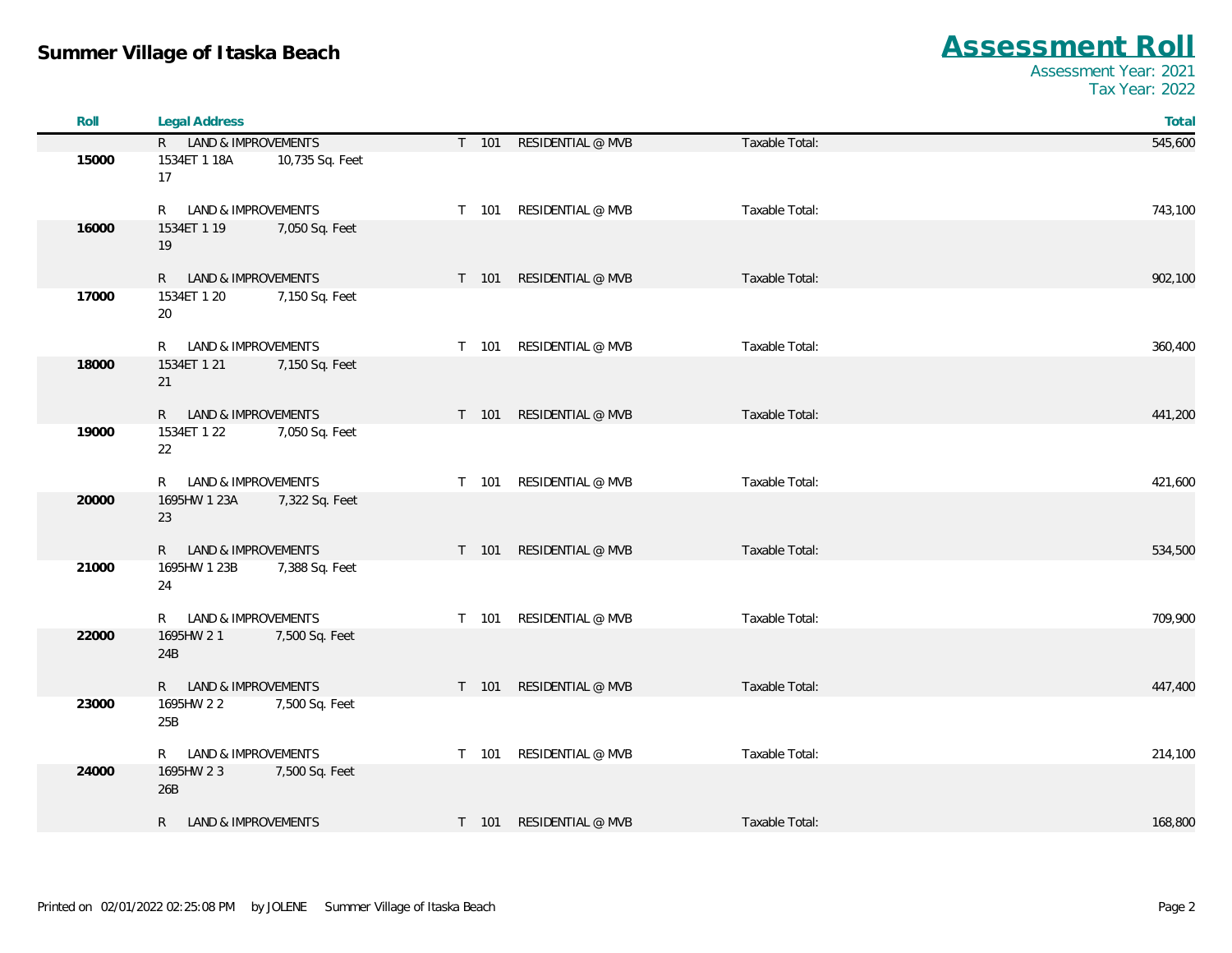| Roll  | <b>Legal Address</b>               |                 |       |                         |                | Total   |
|-------|------------------------------------|-----------------|-------|-------------------------|----------------|---------|
| 25000 | 1695HW 2 4                         | 7,500 Sq. Feet  |       |                         |                |         |
|       | 27B                                |                 |       |                         |                |         |
|       | R LAND & IMPROVEMENTS              |                 |       | T 101 RESIDENTIAL @ MVB | Taxable Total: | 145,200 |
| 26000 | 1695HW 25                          | 7,500 Sq. Feet  |       |                         |                |         |
|       | 28B                                |                 |       |                         |                |         |
|       | R LAND                             |                 |       | T 103 VACANT RES. @ MVB | Taxable Total: | 103,200 |
| 27000 | 1695HW 26                          | 7,500 Sq. Feet  |       |                         |                |         |
|       | 29B                                |                 |       |                         |                |         |
|       |                                    |                 |       | T 101 RESIDENTIAL @ MVB |                |         |
| 28000 | R LAND & IMPROVEMENTS<br>1695HW 27 | 7,500 Sq. Feet  |       |                         | Taxable Total: | 196,700 |
|       | 30B                                |                 |       |                         |                |         |
|       |                                    |                 |       |                         |                |         |
| 29000 | R LAND & IMPROVEMENTS<br>1695HW 28 | 7,500 Sq. Feet  |       | T 101 RESIDENTIAL @ MVB | Taxable Total: | 455,600 |
|       | 31B                                |                 |       |                         |                |         |
|       |                                    |                 |       |                         |                |         |
|       | R LAND                             |                 |       | T 103 VACANT RES. @ MVB | Taxable Total: | 103,200 |
| 30000 | 7921593 2 9A<br>32B                | 13,039 Sq. Feet |       |                         |                |         |
|       |                                    |                 |       |                         |                |         |
|       | R LAND & IMPROVEMENTS              |                 | T 101 | RESIDENTIAL @ MVB       | Taxable Total: | 189,300 |
| 31000 | 1695HW 3 2<br>34                   | 7,495 Sq. Feet  |       |                         |                |         |
|       |                                    |                 |       |                         |                |         |
|       | LAND & IMPROVEMENTS<br>R.          |                 | T 101 | RESIDENTIAL @ MVB       | Taxable Total: | 321,300 |
| 32000 | 1695HW 33                          | 7,500 Sq. Feet  |       |                         |                |         |
|       | 35                                 |                 |       |                         |                |         |
|       | LAND & IMPROVEMENTS<br>R           |                 | T 101 | RESIDENTIAL @ MVB       | Taxable Total: | 129,600 |
| 33000 | 1695HW 34                          | 7,500 Sq. Feet  |       |                         |                |         |
|       | 36                                 |                 |       |                         |                |         |
|       | R LAND & IMPROVEMENTS              |                 |       | T 101 RESIDENTIAL @ MVB | Taxable Total: | 166,100 |
| 34000 | 1695HW 35                          | 8,370 Sq. Feet  |       |                         |                |         |
|       | 37                                 |                 |       |                         |                |         |
|       | R LAND & IMPROVEMENTS              |                 | T 101 | RESIDENTIAL @ MVB       | Taxable Total: | 376,100 |
| 35000 | 1695HW 36                          | 8,370 Sq. Feet  |       |                         |                |         |
|       | 38                                 |                 |       |                         |                |         |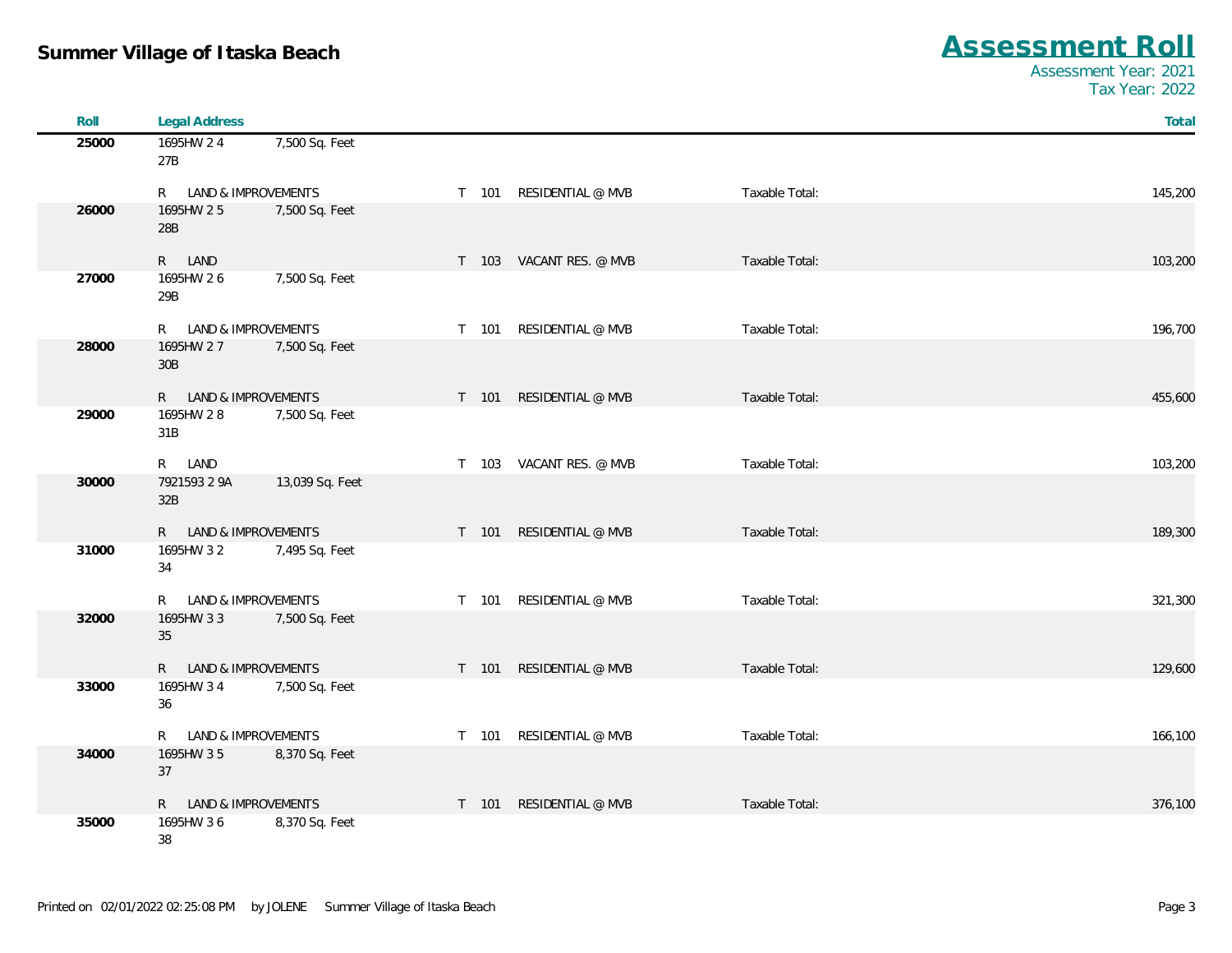| Roll  | <b>Legal Address</b>  |                     |       |                         |                | Total     |
|-------|-----------------------|---------------------|-------|-------------------------|----------------|-----------|
|       | R LAND                |                     |       | T 103 VACANT RES. @ MVB | Taxable Total: | 105,900   |
| 36000 | 1695HW 37<br>39       | 7,500 Sq. Feet      |       |                         |                |           |
|       | R LAND & IMPROVEMENTS |                     |       | T 101 RESIDENTIAL @ MVB | Taxable Total: | 348,000   |
| 37000 | 7921593 4 1<br>40     | 9,313 Sq. Feet      |       |                         |                |           |
|       | R                     | LAND & IMPROVEMENTS |       | T 101 RESIDENTIAL @ MVB | Taxable Total: | 526,800   |
| 38000 | 7921593 4 2<br>41     | 14,306 Sq. Feet     |       |                         |                |           |
|       | R LAND & IMPROVEMENTS |                     |       | T 101 RESIDENTIAL @ MVB | Taxable Total: | 481,400   |
| 39000 | 7921593 4 3<br>42     | 20,706 Sq. Feet     |       |                         |                |           |
|       | R                     | LAND & IMPROVEMENTS |       | T 101 RESIDENTIAL @ MVB | Taxable Total: | 731,000   |
| 40000 | 7921593 4 4<br>43     | 20,605 Sq. Feet     |       |                         |                |           |
|       | R LAND & IMPROVEMENTS |                     |       | T 101 RESIDENTIAL @ MVB | Taxable Total: | 1,154,900 |
| 41000 | 7921593 4 5<br>44     | 13,897 Sq. Feet     |       |                         |                |           |
|       | R —                   | LAND & IMPROVEMENTS |       | T 101 RESIDENTIAL @ MVB | Taxable Total: | 675,200   |
| 42000 | 7921593 4 6<br>45     | 27,935 Sq. Feet     |       |                         |                |           |
|       | R LAND & IMPROVEMENTS |                     | T 101 | RESIDENTIAL @ MVB       | Taxable Total: | 481,800   |
| 43000 | 7921593 4 7<br>46     | 19,500 Sq. Feet     |       |                         |                |           |
|       | R.                    | LAND & IMPROVEMENTS |       | T 101 RESIDENTIAL @ MVB | Taxable Total: | 493,700   |
| 44000 | 7921593 4 8<br>$47\,$ | 19,677 Sq. Feet     |       |                         |                |           |
|       | R LAND & IMPROVEMENTS |                     |       | T 101 RESIDENTIAL @ MVB | Taxable Total: | 495,600   |
| 45000 | 7921593 4 9<br>48     | 14,183 Sq. Feet     |       |                         |                |           |
|       | R.                    | LAND & IMPROVEMENTS |       | T 101 RESIDENTIAL @ MVB | Taxable Total: | 693,500   |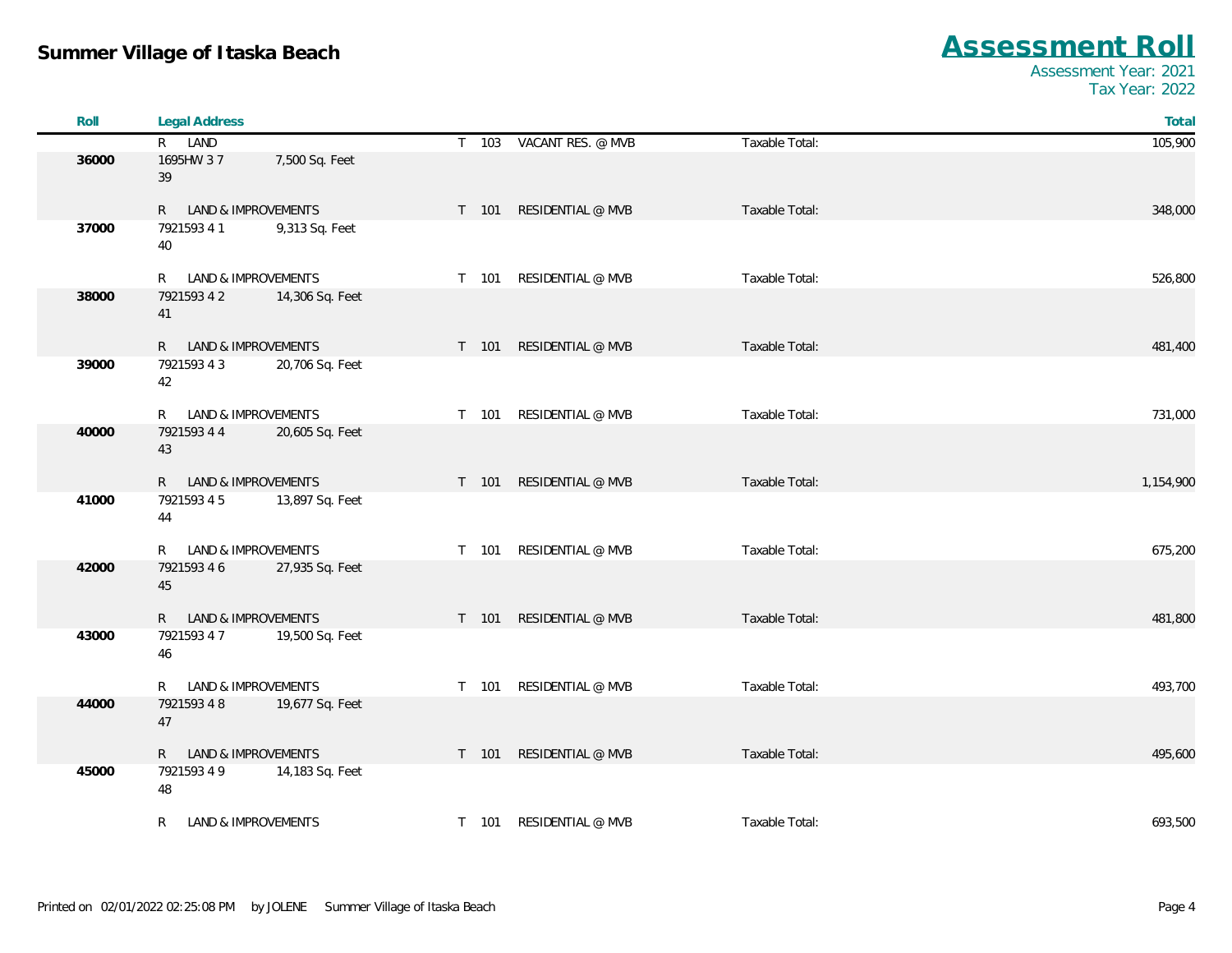| Roll  | <b>Legal Address</b>  |                 |       |                         |                | Total     |
|-------|-----------------------|-----------------|-------|-------------------------|----------------|-----------|
| 46000 | 7921593 4 10<br>49    | 14,207 Sq. Feet |       |                         |                |           |
|       | R LAND & IMPROVEMENTS |                 |       | T 101 RESIDENTIAL @ MVB | Taxable Total: | 547,400   |
| 47000 | 7921593 4 11<br>50    | 14,232 Sq. Feet |       |                         |                |           |
|       | R LAND & IMPROVEMENTS |                 | T 101 | RESIDENTIAL @ MVB       | Taxable Total: | 491,600   |
| 48000 | 7921593 4 12<br>51    | 19,382 Sq. Feet |       |                         |                |           |
|       | R LAND & IMPROVEMENTS |                 |       | T 101 RESIDENTIAL @ MVB | Taxable Total: | 861,300   |
| 49000 | 7921593 4 13<br>52    | 22,466 Sq. Feet |       |                         |                |           |
|       | R LAND & IMPROVEMENTS |                 | T 101 | RESIDENTIAL @ MVB       | Taxable Total: | 523,400   |
| 50000 | 7921593 4 14<br>53    | 22,757 Sq. Feet |       |                         |                |           |
|       | R LAND & IMPROVEMENTS |                 |       | T 101 RESIDENTIAL @ MVB | Taxable Total: | 1,529,600 |
| 51000 | 7921593 4 15<br>55    | 1.13 Acres      |       |                         |                |           |
|       | R LAND & IMPROVEMENTS |                 | T 101 | RESIDENTIAL @ MVB       | Taxable Total: | 633,700   |
| 52000 | 8322570 5 4A<br>56    | 18,984 Sq. Feet |       |                         |                |           |
|       | R LAND & IMPROVEMENTS |                 |       | T 101 RESIDENTIAL @ MVB | Taxable Total: | 473,100   |
| 53000 | 8322570 5 5A<br>57    | 9,940 Sq. Feet  |       |                         |                |           |
|       | R LAND & IMPROVEMENTS |                 |       | T 101 RESIDENTIAL @ MVB | Taxable Total: | 423,500   |
| 54000 | 3837HW 56<br>58       | 9,785 Sq. Feet  |       |                         |                |           |
|       | R LAND & IMPROVEMENTS |                 |       | T 101 RESIDENTIAL @ MVB | Taxable Total: | 439,600   |
| 55000 | 3837HW 6 1A<br>59     | 21,070 Sq. Feet |       |                         |                |           |
|       | R LAND & IMPROVEMENTS |                 | T 101 | RESIDENTIAL @ MVB       | Taxable Total: | 491,700   |
| 56000 | 3837HW 6 3A<br>60     | 11,014 Sq. Feet |       |                         |                |           |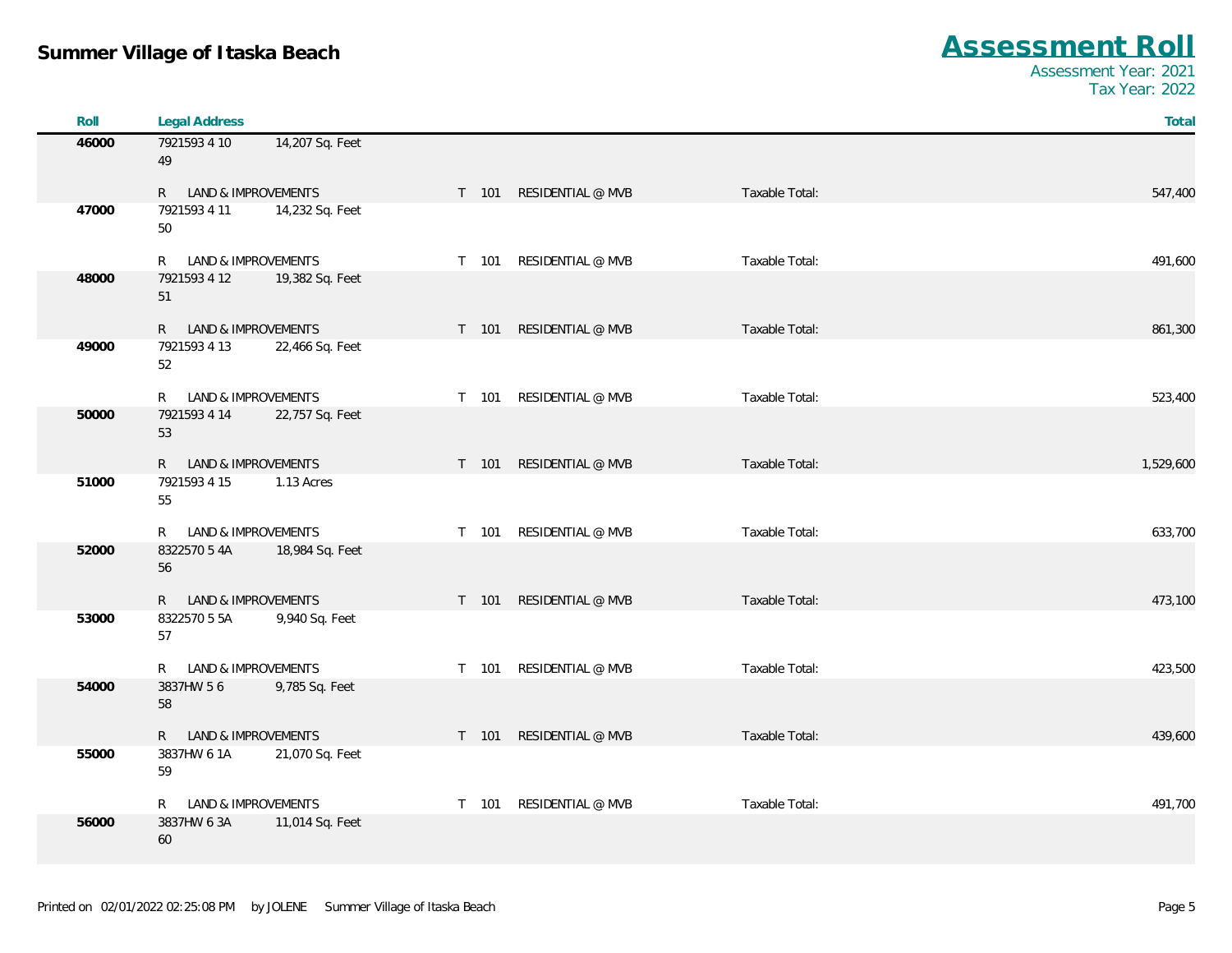| Roll  | <b>Legal Address</b>  |                 |  |                         |                |         |  |  |
|-------|-----------------------|-----------------|--|-------------------------|----------------|---------|--|--|
|       | R LAND & IMPROVEMENTS |                 |  | T 101 RESIDENTIAL @ MVB | Taxable Total: | 464,800 |  |  |
| 57000 | 3837HW 6 4A<br>61     | 18,290 Sq. Feet |  |                         |                |         |  |  |
|       | R LAND & IMPROVEMENTS |                 |  | T 101 RESIDENTIAL @ MVB | Taxable Total: | 604,200 |  |  |
| 58000 | 3837HW 66<br>62       | 9,735 Sq. Feet  |  |                         |                |         |  |  |
|       | R LAND & IMPROVEMENTS |                 |  | T 101 RESIDENTIAL @ MVB | Taxable Total: | 480,100 |  |  |
| 59000 | 3837HW 67<br>64       | 9,735 Sq. Feet  |  |                         |                |         |  |  |
|       | R LAND & IMPROVEMENTS |                 |  | T 101 RESIDENTIAL @ MVB | Taxable Total: | 501,200 |  |  |
| 60000 | 3837HW 68<br>65       | 9,485 Sq. Feet  |  |                         |                |         |  |  |
|       | R LAND & IMPROVEMENTS |                 |  | T 101 RESIDENTIAL @ MVB | Taxable Total: | 672,600 |  |  |
| 61000 | 3837HW 6 9<br>66      | 9,160 Sq. Feet  |  |                         |                |         |  |  |
|       | R LAND & IMPROVEMENTS |                 |  | T 101 RESIDENTIAL @ MVB | Taxable Total: | 424,200 |  |  |
| 62000 | 3995KS 7 1<br>69      | 8,702 Sq. Feet  |  |                         |                |         |  |  |
|       | R LAND & IMPROVEMENTS |                 |  | T 101 RESIDENTIAL @ MVB | Taxable Total: | 500,600 |  |  |
| 63000 | 3995KS 7 2<br>70      | 7,697 Sq. Feet  |  |                         |                |         |  |  |
|       | R LAND & IMPROVEMENTS |                 |  | T 101 RESIDENTIAL @ MVB | Taxable Total: | 657,200 |  |  |
| 64000 | 3995KS 7 3<br>71      | 8,322 Sq. Feet  |  |                         |                |         |  |  |
|       | R LAND & IMPROVEMENTS |                 |  | T 101 RESIDENTIAL @ MVB | Taxable Total: | 798,500 |  |  |
| 65000 | 3995KS 7 4<br>72      | 8,543 Sq. Feet  |  |                         |                |         |  |  |
|       | R LAND & IMPROVEMENTS |                 |  | T 101 RESIDENTIAL @ MVB | Taxable Total: | 810,300 |  |  |
| 66000 | 3995KS 7 5<br>73      | 9,164 Sq. Feet  |  |                         |                |         |  |  |
|       | R LAND & IMPROVEMENTS |                 |  | T 101 RESIDENTIAL @ MVB | Taxable Total: | 494,400 |  |  |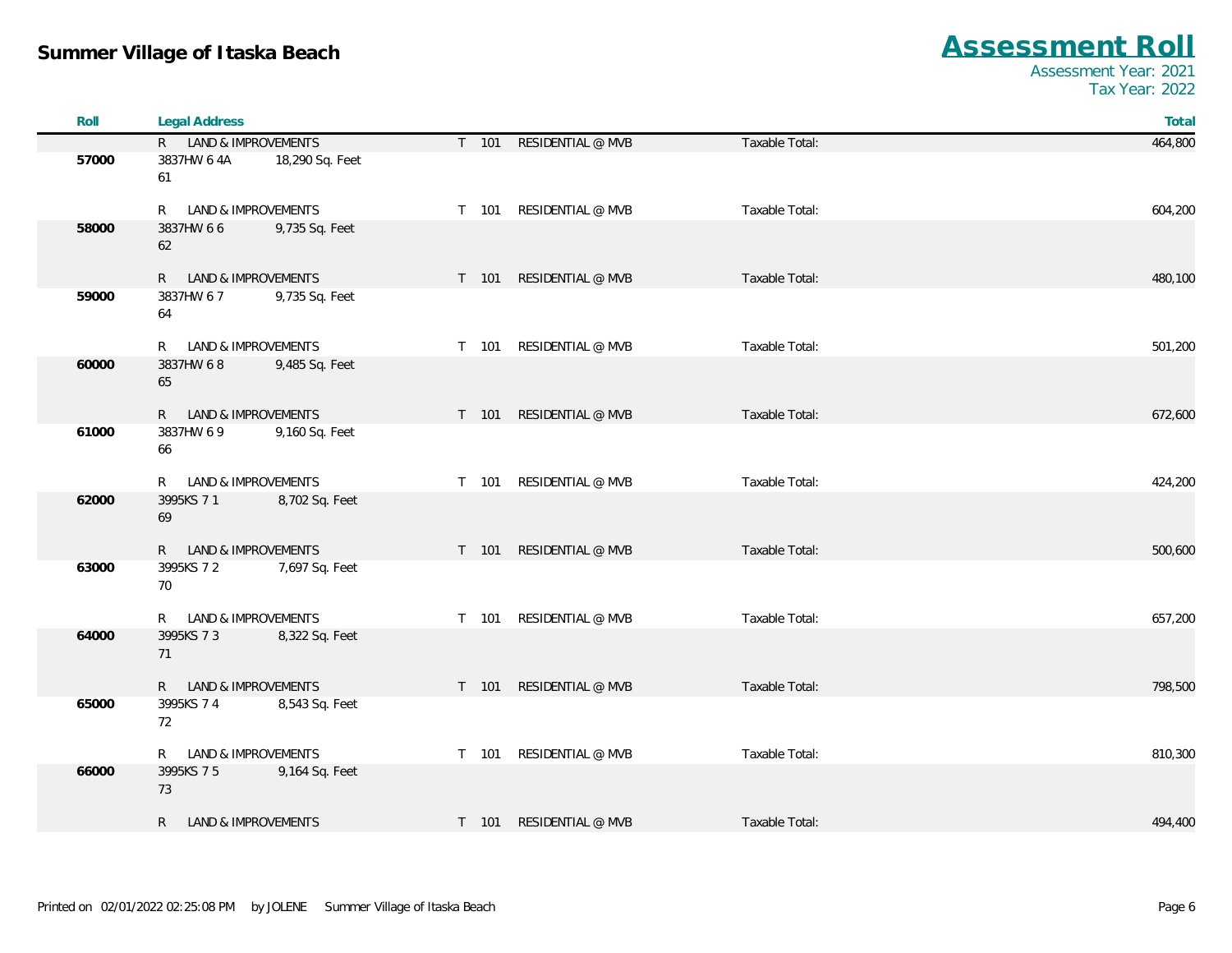| Roll  | <b>Legal Address</b>               |                 |       |                         |                | Total   |
|-------|------------------------------------|-----------------|-------|-------------------------|----------------|---------|
| 67000 | 3995KS 76                          | 9,914 Sq. Feet  |       |                         |                |         |
|       | 74                                 |                 |       |                         |                |         |
|       | R LAND & IMPROVEMENTS              |                 |       | T 101 RESIDENTIAL @ MVB | Taxable Total: | 892,800 |
| 68000 | 3995KS 77                          | 10,814 Sq. Feet |       |                         |                |         |
|       | 75                                 |                 |       |                         |                |         |
|       | R LAND & IMPROVEMENTS              |                 |       | T 101 RESIDENTIAL @ MVB | Taxable Total: | 456,100 |
| 69000 | 3995KS 78                          | 10,478 Sq. Feet |       |                         |                |         |
|       | 76                                 |                 |       |                         |                |         |
|       | R LAND & IMPROVEMENTS              |                 |       | T 101 RESIDENTIAL @ MVB | Taxable Total: | 792,100 |
| 70000 | 4843KS 8 1A                        | 20,252 Sq. Feet |       |                         |                |         |
|       | 81                                 |                 |       |                         |                |         |
|       |                                    |                 |       |                         |                |         |
| 71000 | R LAND & IMPROVEMENTS<br>4843KS 83 | 7,923 Sq. Feet  |       | T 101 RESIDENTIAL @ MVB | Taxable Total: | 559,600 |
|       | 82                                 |                 |       |                         |                |         |
|       |                                    |                 |       |                         |                |         |
| 72000 | R LAND & IMPROVEMENTS<br>4843KS 84 | 8,883 Sq. Feet  |       | T 101 RESIDENTIAL @ MVB | Taxable Total: | 497,100 |
|       | 83                                 |                 |       |                         |                |         |
|       |                                    |                 |       |                         |                |         |
|       | R LAND & IMPROVEMENTS              |                 |       | T 101 RESIDENTIAL @ MVB | Taxable Total: | 465,400 |
| 73000 | 4843KS 85<br>84                    | 7,550 Sq. Feet  |       |                         |                |         |
|       |                                    |                 |       |                         |                |         |
|       | R LAND & IMPROVEMENTS              |                 |       | T 101 RESIDENTIAL @ MVB | Taxable Total: | 413,300 |
| 74000 | 4843KS 86                          | 7,400 Sq. Feet  |       |                         |                |         |
|       | 85                                 |                 |       |                         |                |         |
|       | R LAND & IMPROVEMENTS              |                 | T 101 | RESIDENTIAL @ MVB       | Taxable Total: | 430,300 |
| 75000 | 4843KS 87                          | 7,350 Sq. Feet  |       |                         |                |         |
|       | 86                                 |                 |       |                         |                |         |
|       | R LAND & IMPROVEMENTS              |                 |       | T 101 RESIDENTIAL @ MVB | Taxable Total: | 552,600 |
| 76000 | 4843KS 88                          | 7,300 Sq. Feet  |       |                         |                |         |
|       | 87                                 |                 |       |                         |                |         |
|       | R LAND & IMPROVEMENTS              |                 | T 101 | RESIDENTIAL @ MVB       | Taxable Total: | 421,400 |
| 77000 | 4843KS 8 9                         | 7,225 Sq. Feet  |       |                         |                |         |
|       | 88                                 |                 |       |                         |                |         |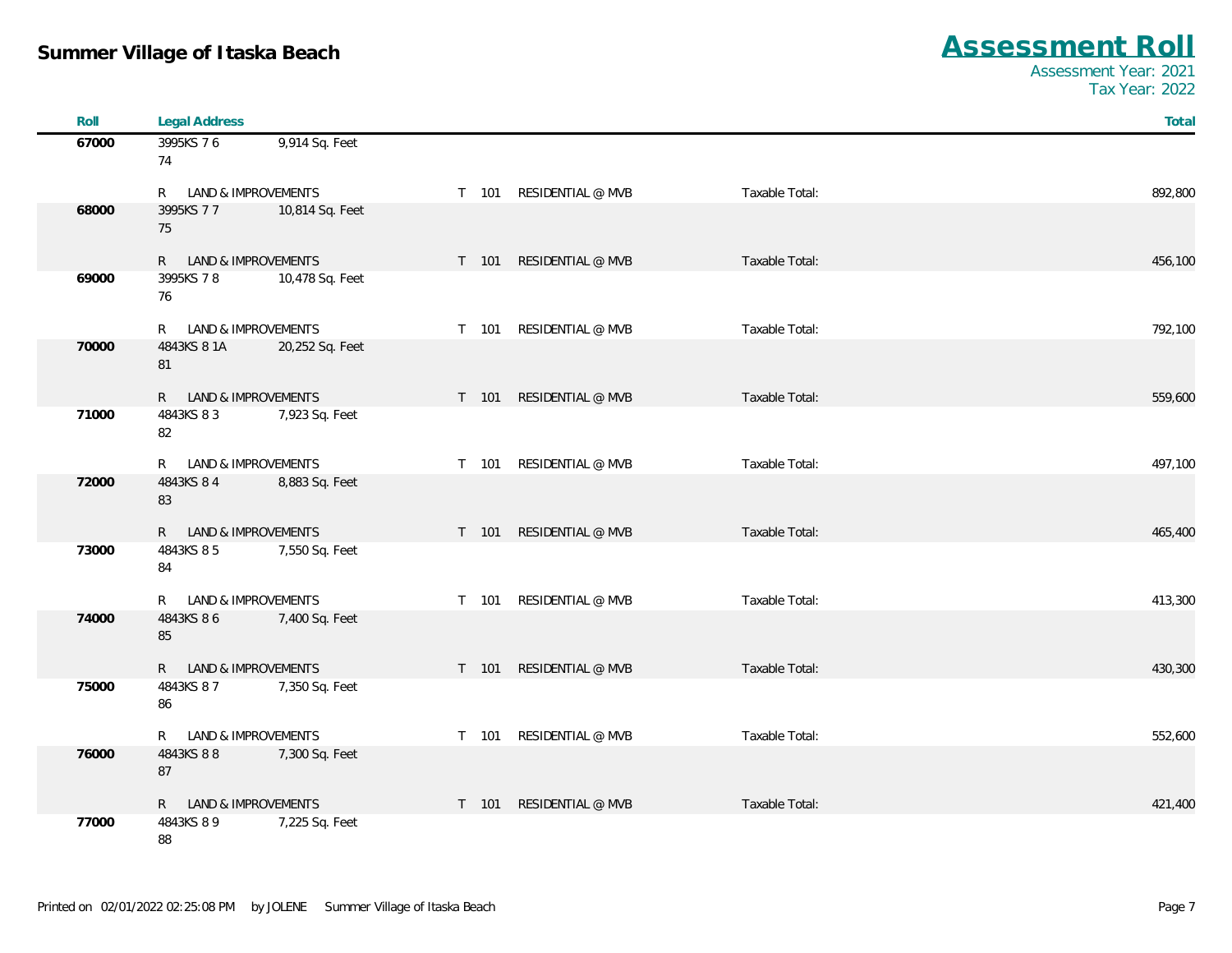| Roll  | <b>Legal Address</b>     |                 |       |                          |                | Total   |
|-------|--------------------------|-----------------|-------|--------------------------|----------------|---------|
|       | R LAND & IMPROVEMENTS    |                 | T 101 | RESIDENTIAL @ MVB        | Taxable Total: | 423,100 |
| 78000 | 4843KS 8 10<br>89        | 7,375 Sq. Feet  |       |                          |                |         |
|       | LAND & IMPROVEMENTS<br>R |                 | T 101 | RESIDENTIAL @ MVB        | Taxable Total: | 788,600 |
| 79000 | 4843KS 8 11<br>90        | 7,550 Sq. Feet  |       |                          |                |         |
|       | LAND & IMPROVEMENTS<br>R |                 | T 101 | RESIDENTIAL @ MVB        | Taxable Total: | 841,300 |
| 80000 | 4843KS 8 12<br>91        | 7,600 Sq. Feet  |       |                          |                |         |
|       | R LAND & IMPROVEMENTS    |                 | T 101 | RESIDENTIAL @ MVB        | Taxable Total: | 788,300 |
| 81000 | 4843KS 8 13<br>92        | 7,600 Sq. Feet  |       |                          |                |         |
|       | LAND & IMPROVEMENTS<br>R |                 | T 101 | RESIDENTIAL @ MVB        | Taxable Total: | 588,700 |
| 82000 | 4843KS 8 14<br>93        | 7,625 Sq. Feet  |       |                          |                |         |
|       | R LAND & IMPROVEMENTS    |                 |       | T 101 RESIDENTIAL @ MVB  | Taxable Total: | 757,000 |
| 83000 | 4843KS 8 15<br>94        | 7,825 Sq. Feet  |       |                          |                |         |
|       | LAND & IMPROVEMENTS<br>R |                 | T 101 | RESIDENTIAL @ MVB        | Taxable Total: | 417,900 |
| 84000 | 8223270 5A 4             | 10.38 Acres     |       |                          |                |         |
|       | R LAND                   |                 | E 309 | OTHER EXEMPT @ MVB       | Exempt Total:  | 189,400 |
| 85000 | 8223270 5A 5             | 40.27 Acres     |       |                          |                |         |
|       | LAND<br>R                |                 | E 309 | OTHER EXEMPT @ MVB       | Exempt Total:  | 329,300 |
| 86000 | 8223270 5A 1<br>33B      | 20,909 Sq. Feet |       |                          |                |         |
|       | R LAND                   |                 | E 309 | OTHER EXEMPT @ MVB       | Exempt Total:  | 121,400 |
| 87000 | 8223270 5A 2             | 20,038 Sq. Feet |       |                          |                |         |
|       | LAND<br>R                |                 |       | E 309 OTHER EXEMPT @ MVB | Exempt Total:  | 120,900 |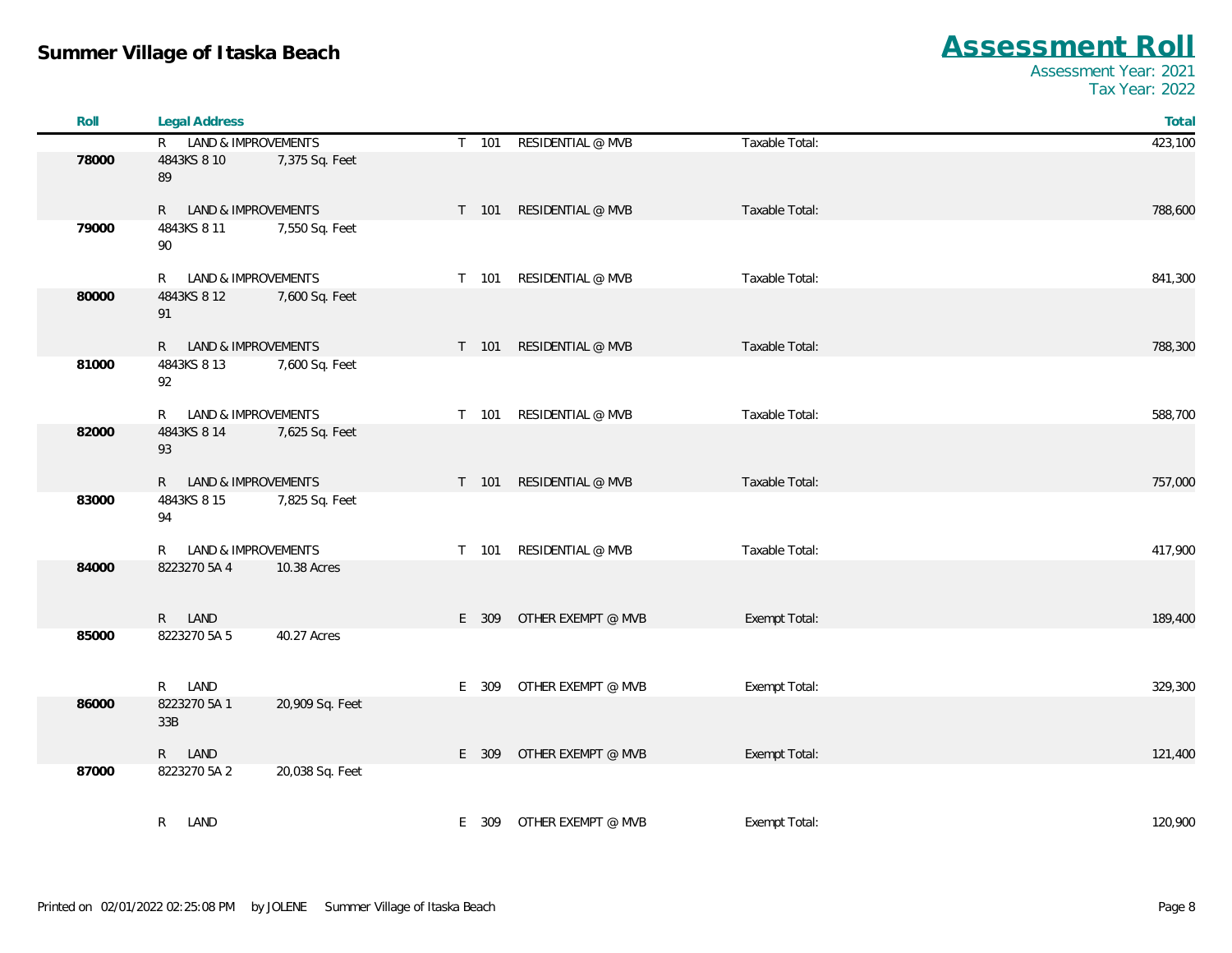| Roll            | <b>Legal Address</b>               |                 |              |       |                           |                | Total            |
|-----------------|------------------------------------|-----------------|--------------|-------|---------------------------|----------------|------------------|
| 88000           | 8223270 5A 3<br>35B                | 20,474 Sq. Feet |              |       |                           |                |                  |
|                 | R LAND                             |                 |              | E 309 | OTHER EXEMPT @ MVB        | Exempt Total:  | 121,200          |
| 89000           | Linear Electric Power System       |                 |              |       |                           |                |                  |
|                 | NRL LAND & IMPROVEMENTS            |                 |              | T 207 | (LINEAR) POWER            | Taxable Total: | 65,690           |
| 90000           | Linear Telecommunications          |                 |              |       |                           |                |                  |
|                 | NRL LAND & IMPROVEMENTS            |                 |              | T 205 | (LINEAR) TELECOMM.        | Taxable Total: | 9,650            |
| 91000           | Linear Gas Distribution & Pipeline |                 |              |       |                           |                |                  |
|                 | NRL LAND & IMPROVEMENTS            |                 | $\mathsf{T}$ | 208   | (LINEAR) GAS DISTRIBUTION |                | 25,700           |
|                 | <b>NRL</b>                         |                 | T            | 209   | (LINEAR) PIPELINE         | Taxable Total: | 44,690<br>70,390 |
| 92000           | 0321138 8 27<br>95                 | 0.15 Acres      |              |       |                           |                |                  |
|                 | R LAND                             |                 |              | T 103 | VACANT RES. @ MVB         | Taxable Total: | 324,900          |
| 10150000        | 1534ET 1 16&PT17  10,575 Sq. Feet  |                 |              |       |                           |                |                  |
|                 | R LAND                             |                 | $\mathsf{T}$ | 103   | VACANT RES. @ MVB         | Taxable Total: | 37,800           |
| 10310000<br>31A | 7921593 4 16U                      | 2,685 Sq. Feet  |              |       |                           |                |                  |
|                 | R LAND                             |                 |              | E 300 | MUNICIPAL @ MVB           | Exempt Total:  | 159,500          |
| 10320000        | 1695HW 31                          | 7,500 Sq. Feet  |              |       |                           |                |                  |
|                 | R LAND                             |                 |              | E 300 | MUNICIPAL @ MVB           | Exempt Total:  | 103,200          |
| 10660000<br>66A | 7820637 3R                         | 6.23 Acres      |              |       |                           |                |                  |
|                 | R LAND                             |                 |              | E 305 | Muni.Park @ MVB           | Exempt Total:  | 85,000           |
| 10770000<br>77A | 3995KS 7 P                         | 16,988 Sq. Feet |              |       |                           |                |                  |
|                 | $R_{\parallel}$<br>LAND            |                 |              |       | E 305 MUNI.PARK @ MVB     | Exempt Total:  | 201,600          |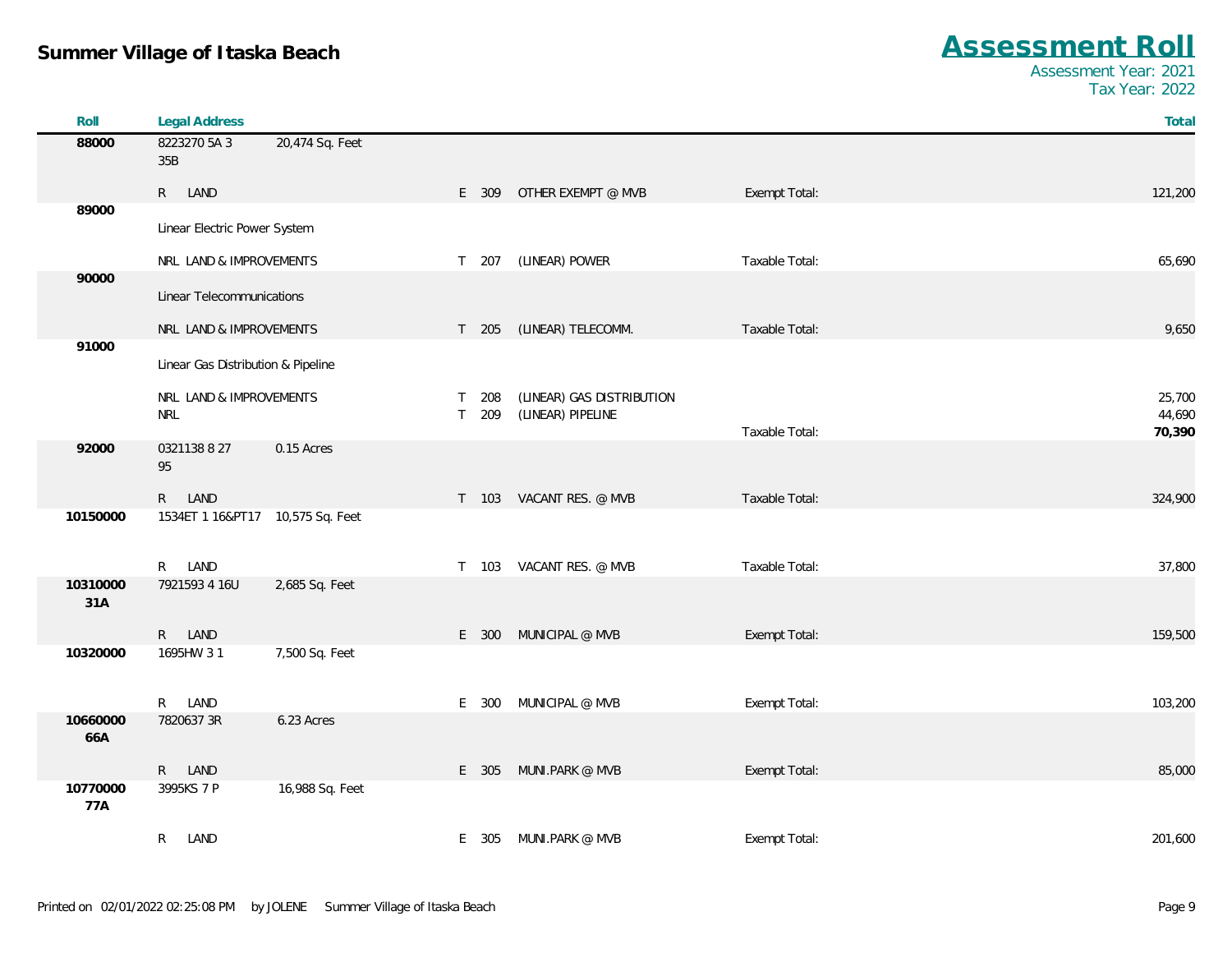| Total   |               |                    |           |                | Legal Address | Roll            |
|---------|---------------|--------------------|-----------|----------------|---------------|-----------------|
|         |               |                    |           | 9,313 Sq. Feet | 7921593 4A 1  | 10790000<br>79A |
| 108,700 | Exempt Total: | MUNICIPAL @ MVB    | E 300     |                | LAND<br>R     |                 |
|         |               |                    |           | 1.17 Acres     | 4843KS 8 16   | 10960000<br>96  |
| 463,300 | Exempt Total: | OTHER EXEMPT @ MVB | 309<br>F. |                | LAND<br>R     |                 |